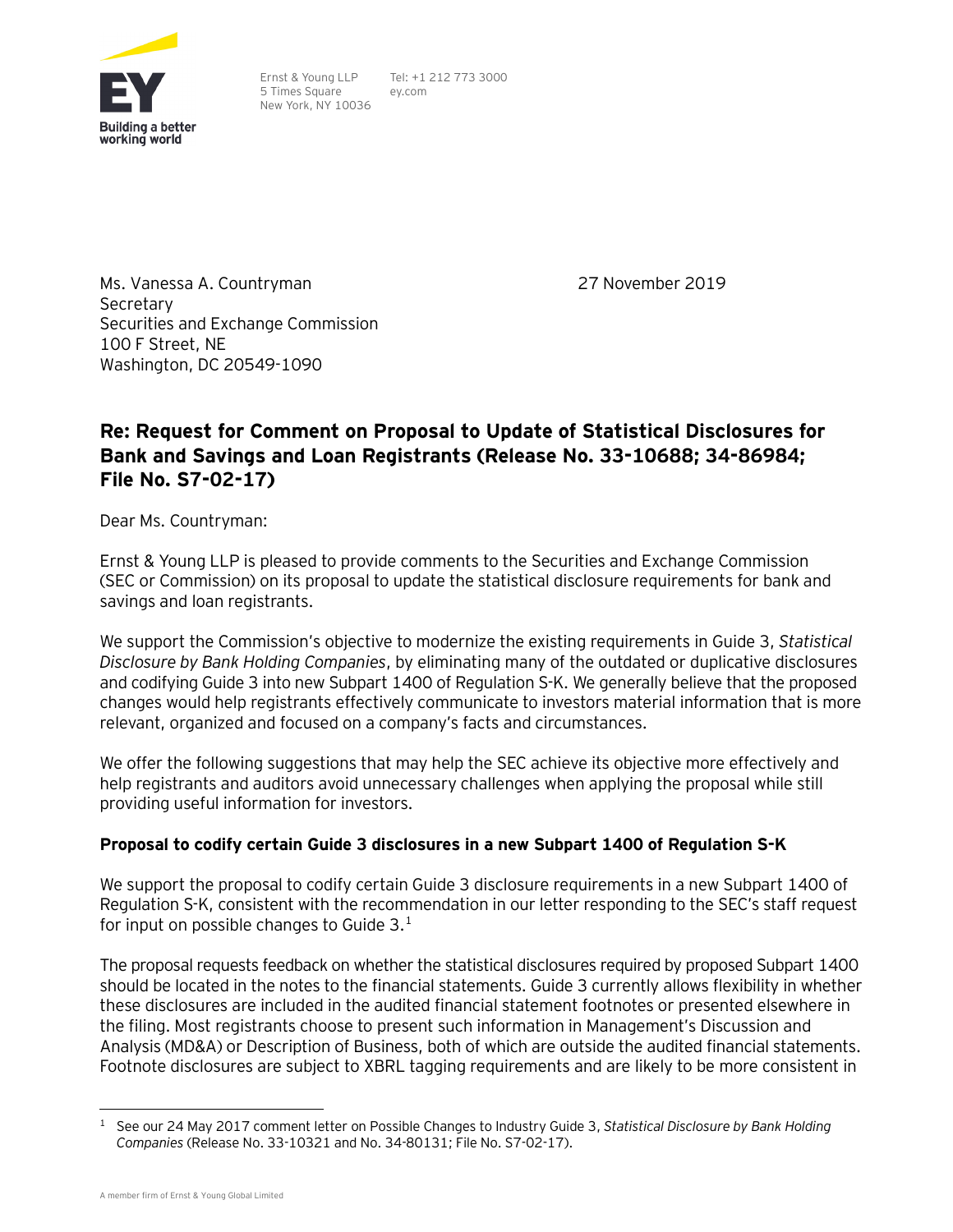

content and location than information outside the financial statements, thereby reducing search costs for users. Mandating footnote disclosure of the specified data, however, likely will increase audit costs. Despite the costs and benefits of footnote disclosure, the approach under current Guide 3 allows for flexibility, and we support retaining that flexibility.

We recommend that the Commission consider feedback from investors and other users to determine whether they would prefer the disclosures always be included in the financial statements. Consistent with the objectives of the Disclosure Update and Simplification Technical Release, we also encourage dialogue with the Financial Accounting Standards Board (FASB) to understand its views on whether current US GAAP disclosure requirements should be expanded to include the new Subpart 1400 disclosures or how such disclosures may have already been considered in recent standard-setting activities.

#### **Reporting periods and requirements to report without undue burden or expense**

We support the Commission's proposal to limit the required disclosures generally to those periods for which financial statements are included in the filing. However, certain disclosures of credit ratios would be required for each of the last five fiscal years in initial registration statements and in subsequent offering statements by entities in the scope of the proposal, if the information is known or reasonably available to the registrant. We support requiring that information only if it is known or reasonably available. However, we have observed the use of 17 CFR 230.409 (Securities Act Rule 409) and 17 CFR 240.12b-21 (Exchange Act Rule 12b-21) to omit required disclosures to be very limited. We have primarily observed that registrants have omitted information that could not be produced without unreasonable effort or expense when the exception is codified in the specific disclosure requirement (e.g., Item 3 of Form 20-F as it relates to Selected Financial Data for the earliest two years).

## **New disclosures proposed under Subpart 1400**

We appreciate the rigorous process undertaken by the SEC to review the disclosure requirements in Guide 3. While the proposal would eliminate many of the redundant and obsolete disclosure requirements, the proposed Subpart 1400 of Regulation S-K would retain some of the existing Guide 3 disclosure requirements and add certain new disclosures.

## *Deposits*

The proposal would require issuers to disclose uninsured deposits as of the end of each reporting period, separately presenting (1) US time deposits in amounts in excess of the Federal Deposit Insurance Corporation (FDIC) insurance limit, and (2) time deposits that are otherwise uninsured, by time remaining until maturity. We ask the SEC to consider clarifying the definition of uninsured deposits as of the end of each reporting period, specifically whether the amount of uninsured deposits (1) should be measured for each individual account or consider all accounts of a person or persons to whom the insurance limits apply, and (2) should include the total balance of the account(s) or only that portion of the account balance(s) over the FDIC insurance limit. We also encourage the SEC to consider feedback from preparers to determine whether there are any significant operational challenges in providing this disclosure.